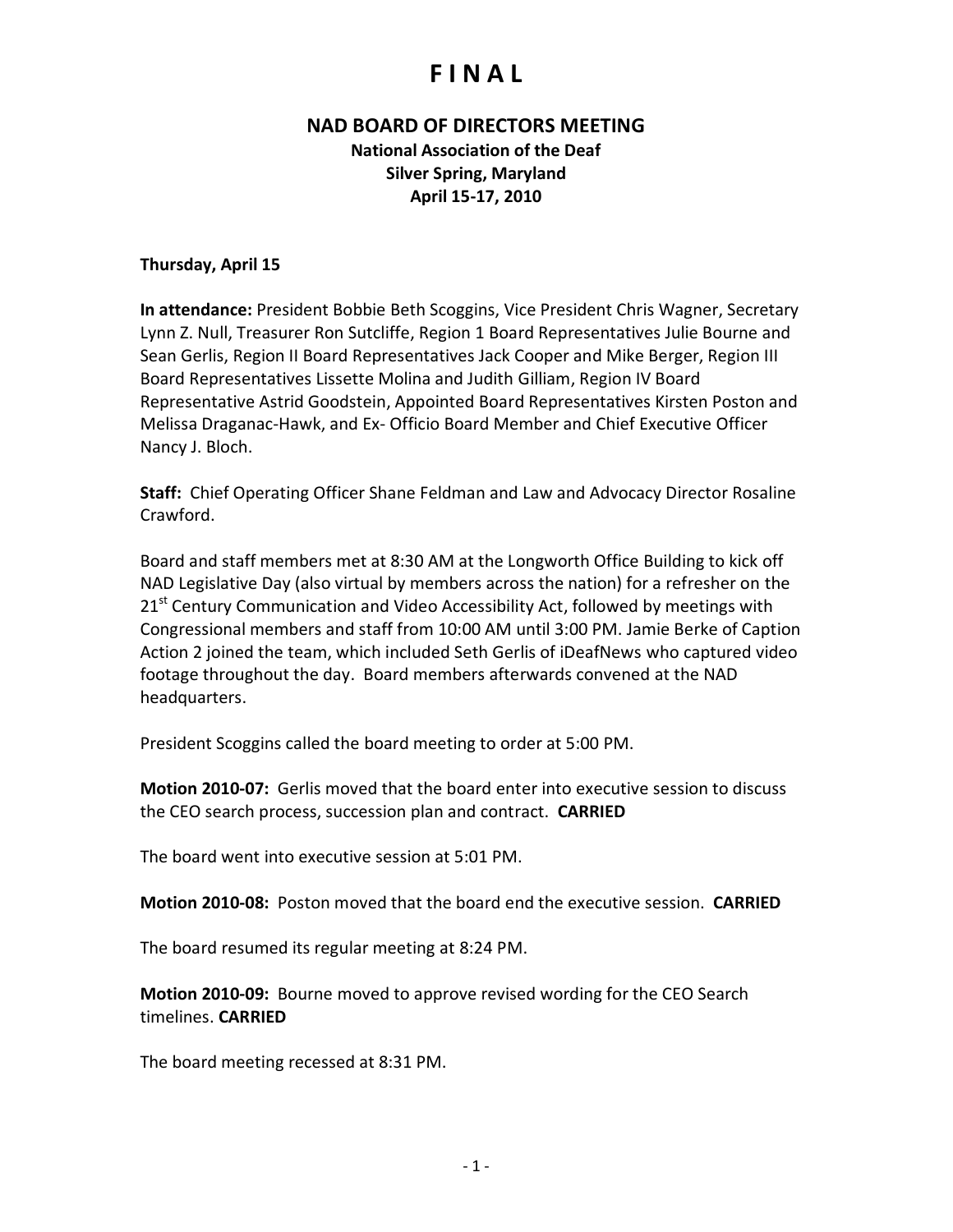#### **Friday, April 16**

**Staff:** Chief Operating Officer Shane Feldman, Law and Advocacy Director Rosaline Crawford, Staff Attorney Debra Patkin and Youth Leadership Programs Coordinator Allie Rice.

**Visitors**: Ann Cooper, Seth Gerlis, Cathy Ingram, James "Manny" Johnson, Anya Mayer, Tayler Mayer, and Deborah Titus.

The board meeting resumed at 8:20 AM.

President Scoggins welcomed Vice President of Community Relations Ron Burdett and Director of Regulatory Affairs Mike Maddix of Sorenson Communications, who shared their perspectives on current and pending telecommunications relay issues.

By consensus, the board entered into executive session at 9:00 AM to discuss biennial national conference award nominations and prospects for the currently vacant board Region IV representative position; the regular board meeting resumed at 10:20 AM.

**Motion 2010-10:** Sutcliffe moved to appoint John P. Evans as NAD Board Region IV Representative, to fill the remainder of James "Manny" Johnson's term. **CARRIED**

**Motion 2010-11:** Wagner moved to add a new Media Advocacy Award category to be presented during biennial national conferences. **CARRIED**

**Motion 2010-12:** Goodstein moved to establish specific nomination procedures for the Andrew J. Foster Memorial Award. **CARRIED**

**Motion 2010-13:** Wagner moved to draw upon restricted funds designated for the Randall McClelland Memorial Award, until these funds are no longer available. **CARRIED**

**Motion 2010-14:** Gilliam moved to accept the board's decision during executive session on award recipients for the upcoming biennial national conference. **CARRIED**

Award recipients are to receive notification letters by mid-May.

Treasurer Sutcliffe presented the FY2011 budget as proposed. He also shared a chart showing six years of financial history (FY2005-FY2010). Board discussion on the budget ensued, which included the following subjects: outreach exhibits-return on investment; board lodging during the biennial national conference; increase in membership and biennial conference registration fees; creative fundraising strategies including use of Twitter; estate bequests/planning and rates for board honoraria.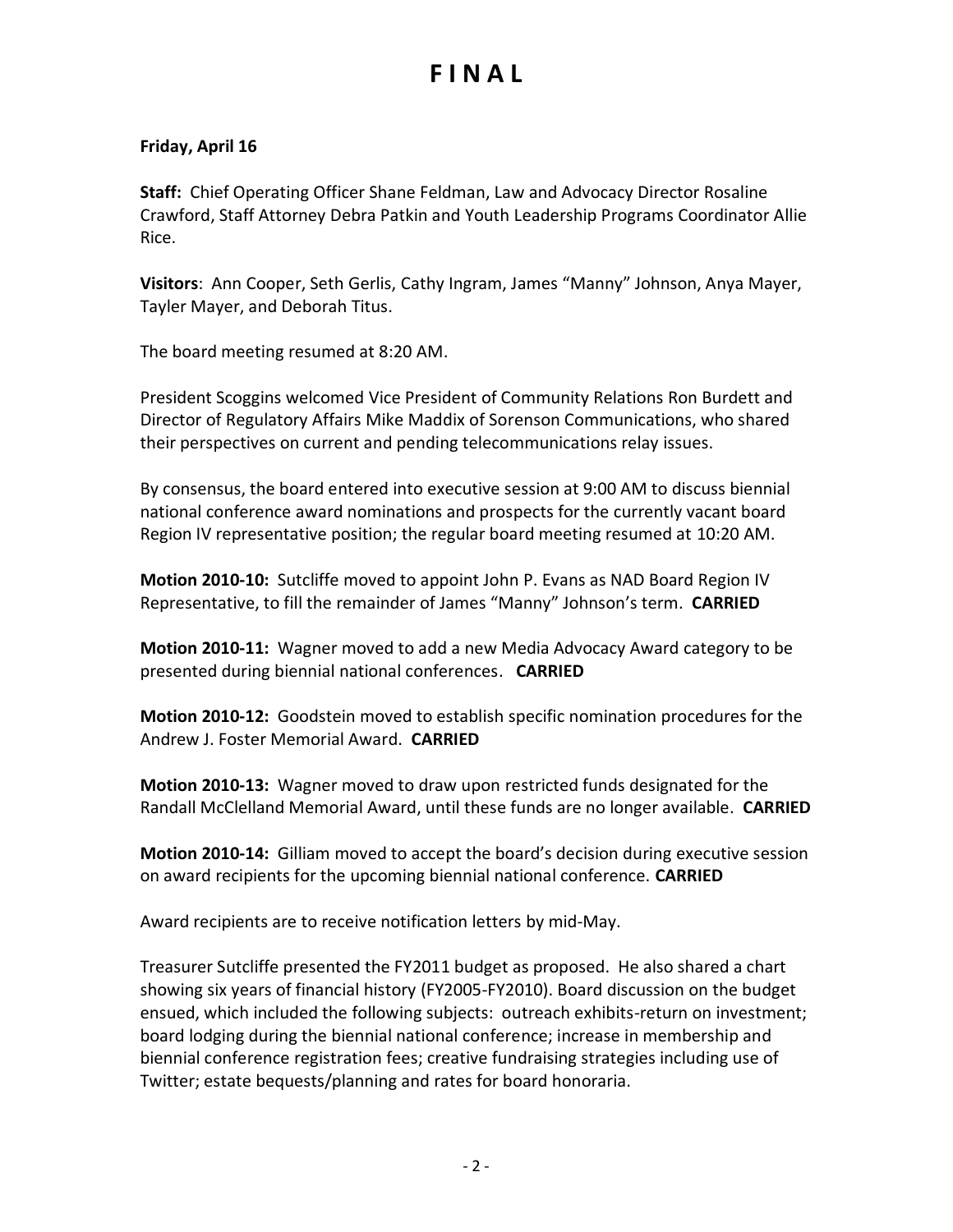**Motion 2010-15:** Bourne moved to accept the FY 2011 budget as presented. **CARRIED**

The board expressed its appreciation to the Finance Committee for their commitment to present a balanced budget during this board meeting.

**Motion 2010-16:** Goodstein moved that the Finance Committee review restricted and unrestricted funds and report back with recommendations to the board by June 15. **CARRIED**

The board recessed for lunch at 12:10 PM; the meeting resumed at 1:00 PM.

Vice President and Governance Chair Wagner provided an overview of plans for this summer's biennial national conference. Seventy workshops and commissions have been accepted (names and presentation titles are already online). Dialogue ensued on ways to foster diversity, starting with the welcome ceremony and ending with the closing ceremony/banquet and auction. It was agreed transformation necessitates openness to and sharing of diverse ideas, perspectives and strategies.

The board previewed a draft vlog prepared by Seth Gerlis of iDeafNews depicting their successful Legislative Day visit to Capitol Hill.

**Motion 2010-17**: Goodstein moved to enter into executive session to discuss board personnel matters. **CARRIED**

The board went into executive session at 2:35 PM; by general consensus the board resumed its regular meeting at 4:25 PM.

Wagner reviewed plans for the upcoming  $50<sup>th</sup>$  Biennial NAD Conference including budget, communication, roles and schedule, with optional attendance at meal events other than the closing ceremony/banquet.

**Motion 2010-18:** Poston moved that the headquarters expand its pursuit of sponsorships outside of its traditional base for the  $50<sup>th</sup>$  Biennial NAD Conference. **CARRIED**

Feldman explained that headquarters has sent out requests for proposals for the 2012 biennial national conference which will take place in Region II; this went to cities identified earlier by the board.

The board meeting recessed at 5:15 PM.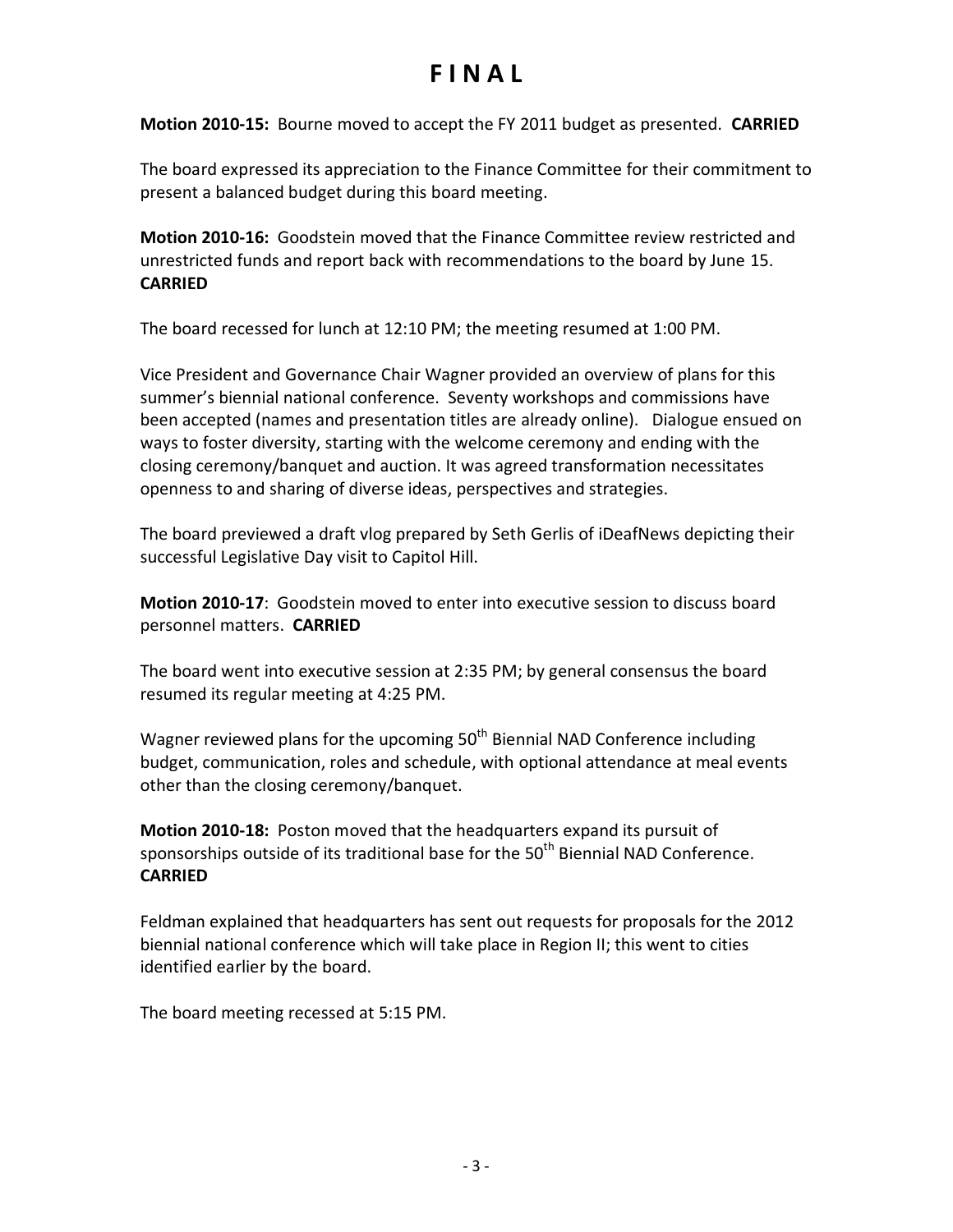#### **Saturday, April 17**

**Visitors:** Heidi Burghardt, Ann Cooper, Veronique Graves, Tawny Holmes, James "Manny" Johnson, Joe Murray, and Alexander Zernovoj

The board meeting resumed at 9:10 AM.

**Motion 2010-19:** Molina moved to accept the January 22-23, 2010 board meeting minutes as corrected. **CARRIED**

**Motion 2010-20:** Goodstein moved to accept the Schools for the Deaf position statement as proposed by the Public Policy Committee. **CARRIED**

**Motion 2010-21:** Molina moved to accept the Early Hearing Detection and Intervention position statement as proposed by the Public Policy Committee. **CARRIED**

**Motion 2010-22:** Gerlis moved to accept the Dual Language Development and Use in the Educational Environment position statement as proposed by the Public Policy Committee. **CARRIED**

**Motion 2010-23:** Gilliam moved to accept the draft, Promoting a Bill of Rights to Ensure Appropriate Direct Mental Health Services for Deaf and Hard of Hearing Individuals, with further edits to be carried out by the Public Policy Committee. **CARRIED**

**Motion 2010-24:** Molina moved to accept the draft, Model Mental Health for Deaf and Hard of Hearing Individuals Bill of Rights Act, with further edits to be carried out by the Public Policy Committee. **CARRIED**

**Motion 2010-25:** Gerlis moved that headquarters ensure that all position statements once finalized are electronically distributed as well as posted online. **CARRIED**

**Motion 2010-26:** Poston moved that headquarters establish processes to ensure crucial information is electronically distributed in a timely manner. **WITHDRAWN**

It was explained that electronic distribution, once activated, takes place in batches, which means that not everyone receives the distributed message at the same time.

Dialogue then moved onto the draft letter to be mailed next week to major dictionary companies requesting that "audism" be added as an entry, providing rationale and support for inclusion of this word, along with proposed dictionary definitions.

**Motion 2010-27:** Bourne moved that headquarters (Feldman) work with her to complete the Vision 2020 strategic plan draft by June 1. CARRIED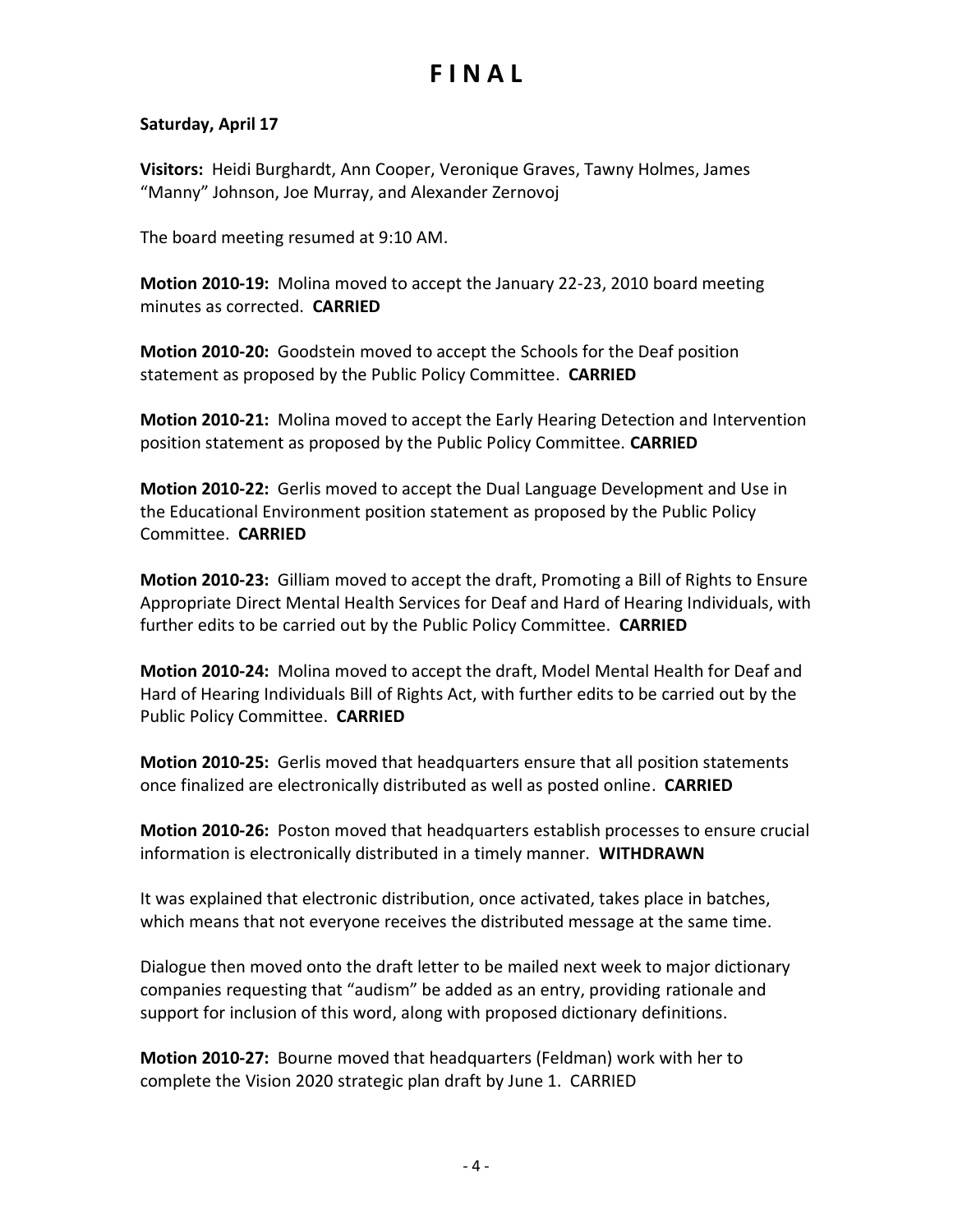Joe Murray, who serves as a member of the World Federation of the Deaf (WFD) Board, gave a report on WFD budgetary challenges, deaf association financial involvement and support, United Nations Convention on the Rights of Persons with Disabilities (CPRD), and the 2011 World Congress of the WFD in Durban, South Africa.

The board recessed for lunch at 12:00 PM and resumed at 1:00 PM.

Wagner then gave a presentation on the Board Policy Manual, explaining changes and additions made. Considerable dialogue ensured on the need for increases to state association and organizational membership fees.

**Motion 2010-28:** Molina moved for a \$100 increase in state association affiliate fees, effective January 1, 2011. **CARRIED**

**Motion 2010-29:** Gerlis moved for an increase in non-profit, government, and organizational affiliate fees, effective August 1, 2010 (specifics below). **CARRIED**

Expanding further on **Motions 2010-28 and 2010-29**, fees shall increase as follows:

State Association Affiliates: From \$100 to \$200

Non-Profit Affiliates: National (10 states or more) – From \$200 to \$300 State (1-9 states) – From \$150 to \$200 Local – From \$100 to \$200

Government Affiliates: Federal – From \$200 to \$300 State – From \$150 to \$200 Local – From \$100 to \$200

For-Profit Affiliates: National (10 states or more) – From \$1,000 to \$2,000 State (1-9 states) – From \$500 to \$1,000

Updated conflict of interest, document retention and destruction, and whistleblower policy statements were distributed during the meeting.

**Motion 2010-30:** Molina moved to accept the Board Policy Manual (BPM) as revised. **CARRIED**

Tawny Holmes, chair of the Youth Strategic Team, gave a report on her team's progress to date including recommendations made.